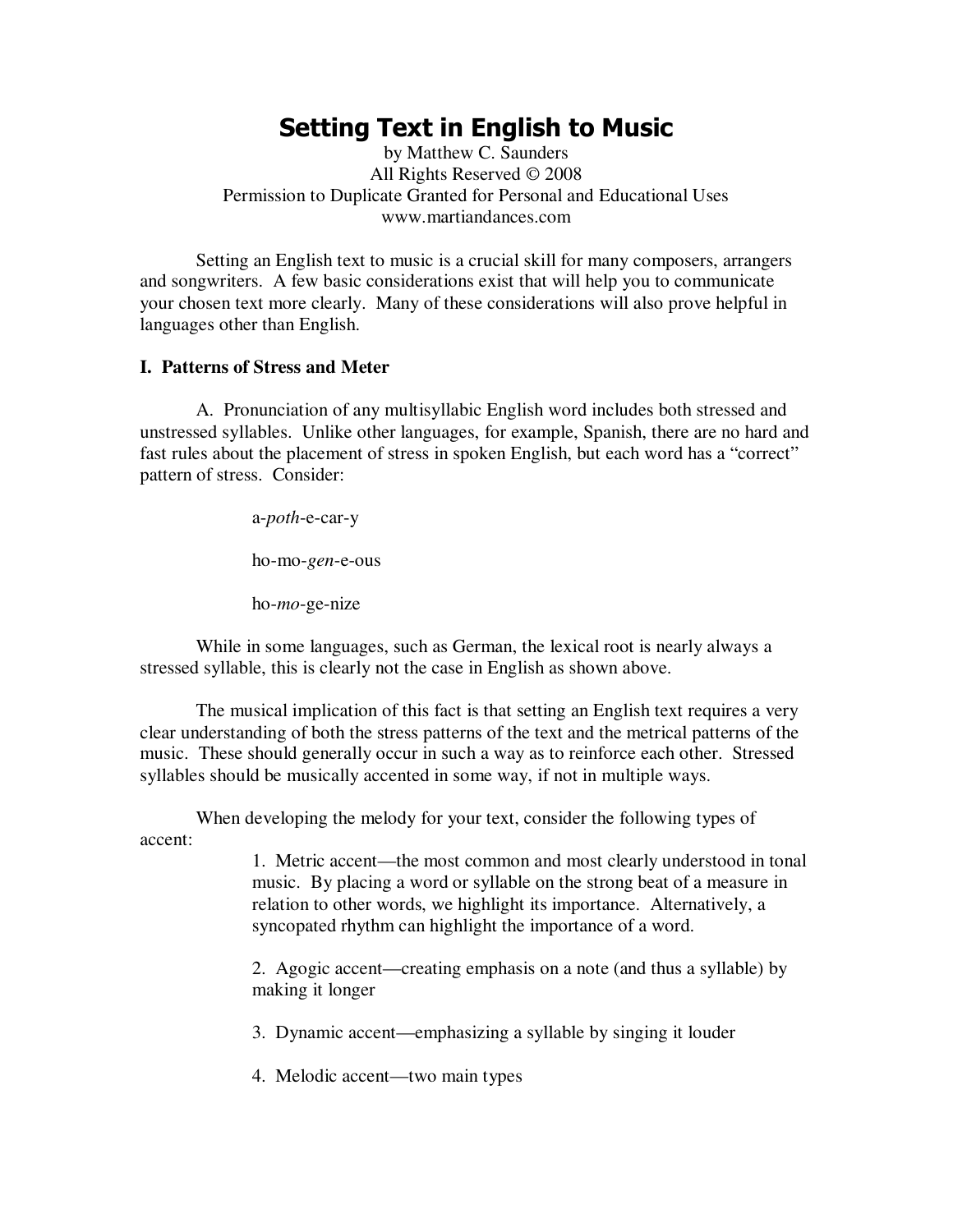a. Contour—placing a syllable on a pitch higher or lower than surrounding pitches

b. Melisma—extending a syllable by singing its vowel over more than one pitch

A useful first step for a bland, but effective, setting of text is to ensure that stressed syllables fall on the downbeat while other syllables fill in the spaces.

*Exercise: Choose a verse from the Bible or several lines from Shakespeare and set them in a strict 4/4 meter. Make a second setting of the same text in 6/8.* 

B. Having determined the stress patterns of individual words, the composer must now turn to phrases and clauses to determine how those words interact with each other when they are placed in close proximity.

English, unlike, for example, Chinese, is a non-tonal language that relies on vocal stress (dynamic and agogic accent, to the musician) to indicate the relative importance of individual words. Consider the following two phrases:

How *kind* of you to let me come.

How kind of *you* to let me come.

The change of meaning is subtle and has implications that a native speaker would immediately comprehend. A composer with an understanding of these implications can either thwart or support the poet's intent, turning earnestness into sarcasm, and even love into hate. In the first version of the sentence above, the speaker seems genuinely grateful to the person being addressed. Anyone hearing the second version, however, would realize that the person being addressed and the person at whom the comment is directed are not the same person.

Like individual words, small groups of words have patterns of stress and accent and should be considered for the same forms of accent.

English (or many languages) would cease to function without a few very common "particles" of speech (pronouns, articles, prepositions, conjunctions and the like), but these little words don't carry enough meaning in themselves to be worthy of accent. In a musical setting, try to squeeze these words in ahead of a downbeat and save the accented positions for nouns, verbs and adjectives.

*Exercise: Choose a selection of prose from USA Today or another newspaper. Find the most important words and create a musical setting in 4/4 time, always placing the important words at the beginning of the measure. Create a second setting in 9/8 time.* 

## **II. Text and Pitch**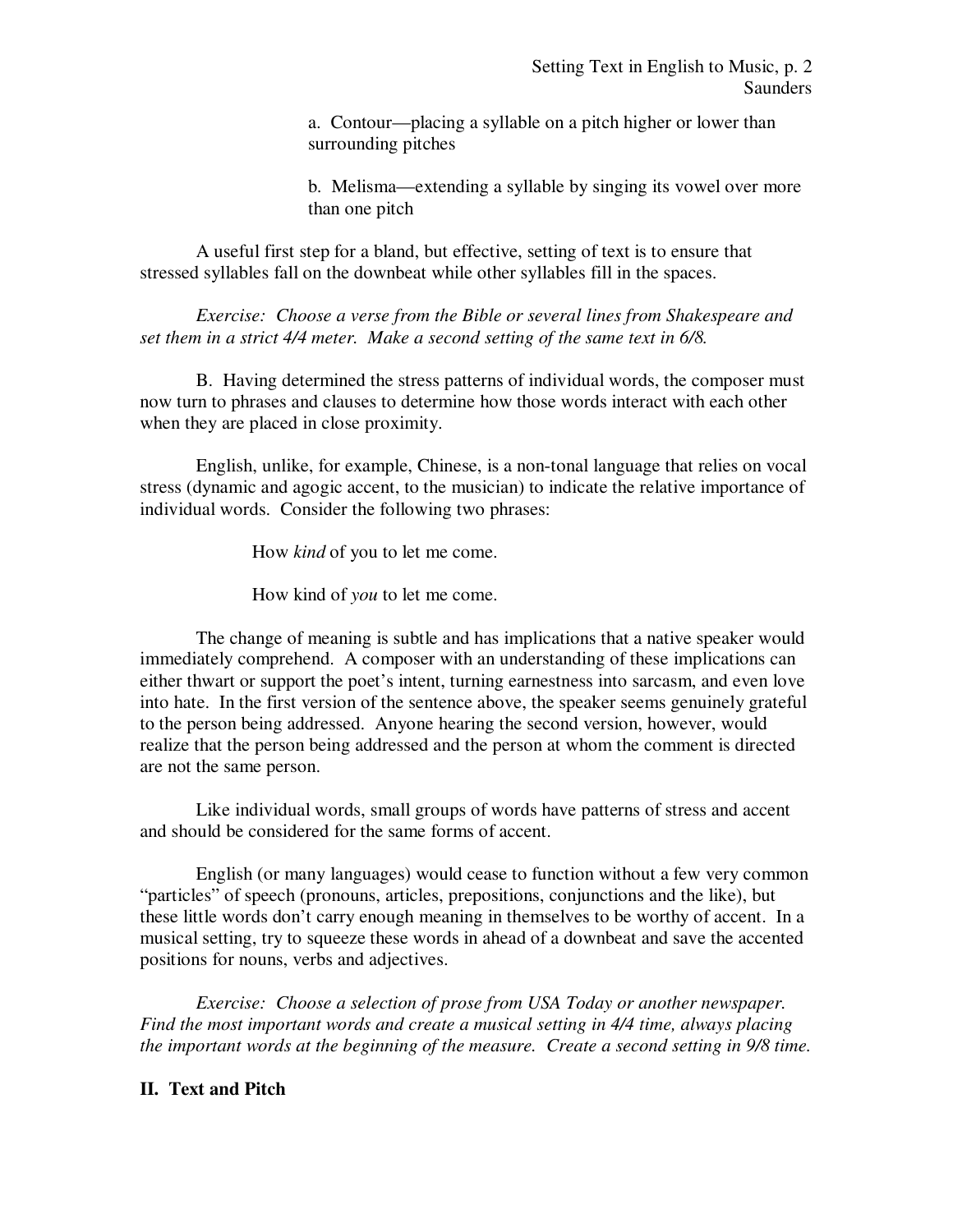A. As stated before, English is a non-tonal language, that is, the meaning of a word taken out of context is not affected by the rise and fall of the pitch of the speaker's voice. However, a change of pitch may have implications, as when a speaker's voice rises at the end of an interrogatory statement.

A composer should be aware that most professionally-trained singers practice a technique known as *vowel modification* in the high and low ends of their voice. Thus, any vowel for a female singer in her high range tends toward the front of the voice and leans toward the pure vowel [a]. It is always a good idea for a composer to work with the intended singer of his or her songs to deal with matters of range and pronunciation.

On the flip side of the coin, amateur singers may not possess the technical knowledge or bodily fortitude to correctly perform in the extreme ranges. If the intended performer falls into this category, adhere to the rule that it is always best to write a vocal line that can be sung beautifully. A line that cannot be sung well by the singer at hand will result in a poor perception on the part of the audience and a singer who may not be willing to collaborate with you in the future.

B. The most dangerous vowel in English is the central vowel, [ə], (the first and last syllables of the word *banana*. Because of the peculiar history of the English language and its tendency to borrow words from nearly any source, the correct pronunciations of more than half the words in English include this sound. From the point of view of a singer, the central vowel is ugly, undefined and unpleasant and does not show the clarity or depth of a voice. A composer cannot avoid texts with [ə], but can minimize its impact. This vowel should not be set on a long note, or a melisma, and try to keep it away from important musical moments. In particular, the word *the* is a word that should never be emphasized.

C. The liquid [r] is a problem in setting English. [r] is a true consonant and does not carry pitch, unlike [m], [n] and [ŋ], all of which may be sustained, albeit at a quiet dynamic. When [r] appears in the middle of a word, it can generally be "flipped," that is, pronounced as a Spanish or Italian *r* (as in *aroma*). When [r] is part of a blend at the end of a word, the vowel preceding it is often modified to [ə] (as in the British or East Coast pronunciation of *word*). Be aware of this problem. The liquid [l] (as in *hold*) poses a similar, but not nearly as serious problem.

*Exercise: Set the list of "helping verbs" to music, avoiding undue emphasis on [ə] and [r].*

D. Annoyingly, many words in English have alternate pronunciations. A composer must learn the rules for them and know what to expect (many of the variations are regional in nature). Some examples:

| licorice: | $[1]$ k ə r I s or $[1]$ k ə r I s $]$                          |
|-----------|-----------------------------------------------------------------|
| the:      | [ $\theta$ a] before consonants and [ $\theta$ i] before vowels |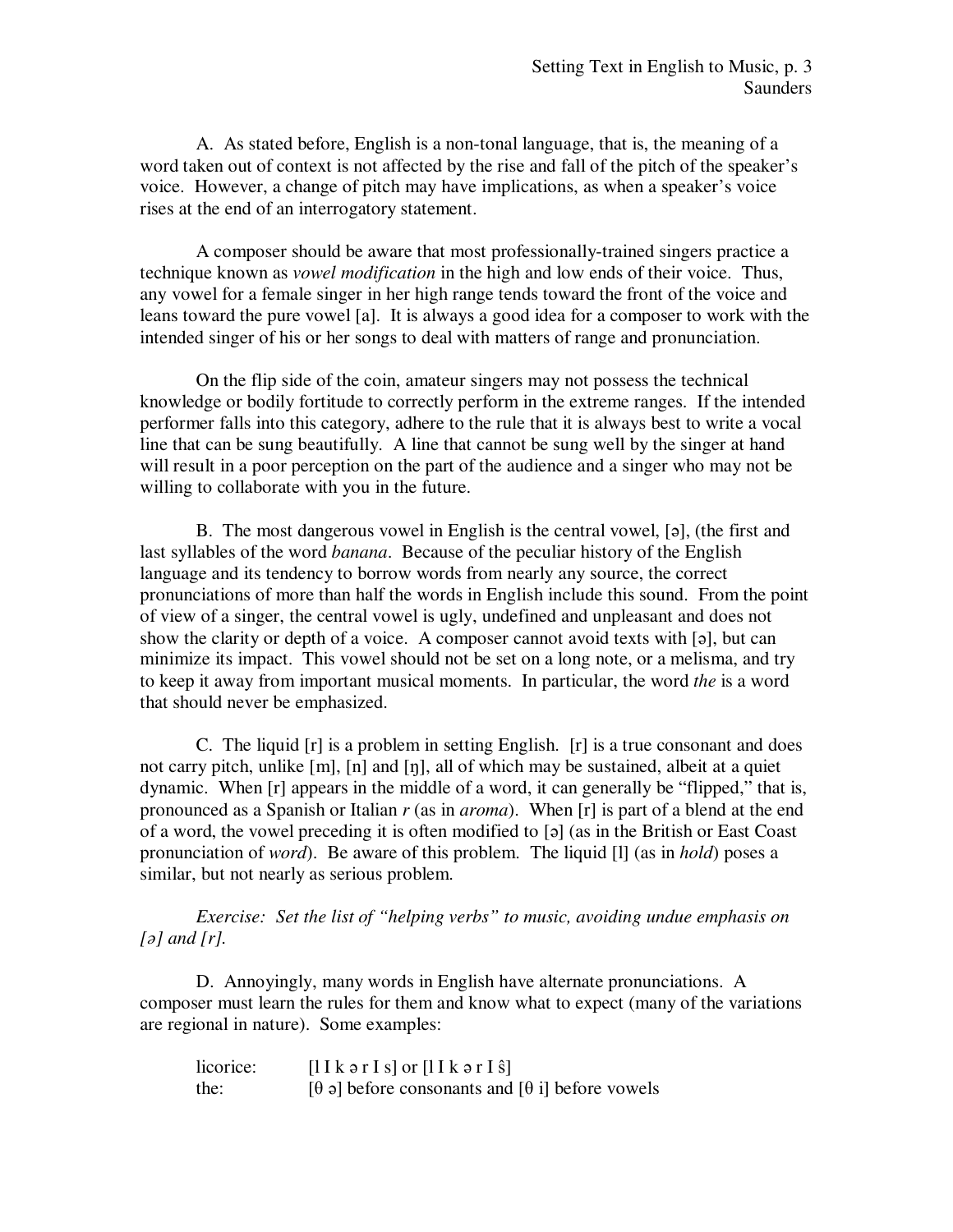tomato: either [e] or [a] on the middle syllable

The question of dialect is important as well—it may appropriate to set a text by Georgian Sidney Lanier differently than a text by New Yorker Walt Whitman. This is to say nothing of the differences between American English, Black English, British English, etc. Into this same category fall the changes wrought on the language by history. English has undergone major changes in grammar, vocabulary and pronunciation over the last thousand years, and the composer must be aware of these if you wish to set text by Chaucer, Shakespeare or even Donne. Working with Old English and certain forms of Middle English is equivalent to working with a foreign language.

*Exercise: Find a text with multiple possible pronunciations and set it twice, first with one set of pronunciations, then with the other set, making adjustments accordingly.*

## **III. Creating Music with Text—A Suggested Process**

The process below has proved successful in the creation of vocal music in English on numerous occasions for this author. You may find that all or some of none of it works for you. Music with text is a partnership, and one element continuously informs the other.

1. Choose a text that is:

- a. Meaningful
- b. Pronounceable
- c. Musical
- d. Publishable

This last is important. A composer may write the best song cycle or choral composition in history, but no one will ever know if the author of the text does not grant permission for performance. There are three possibilities for this:

1. Set only text that is in the public domain, that is, which is not protected by copyright. In the United States, this means that the author has been dead for seventy years.

2. Secure permission to set text from the author or her or his estate *before* composing. This may be as simple as writing a letter or email and asking, or it may be more complex. It may be impossible, as in the case of Robert Frost, whose estate generally denies permission to all composers seeking to set his poetry to music. Most authors can be contacted through their publishers.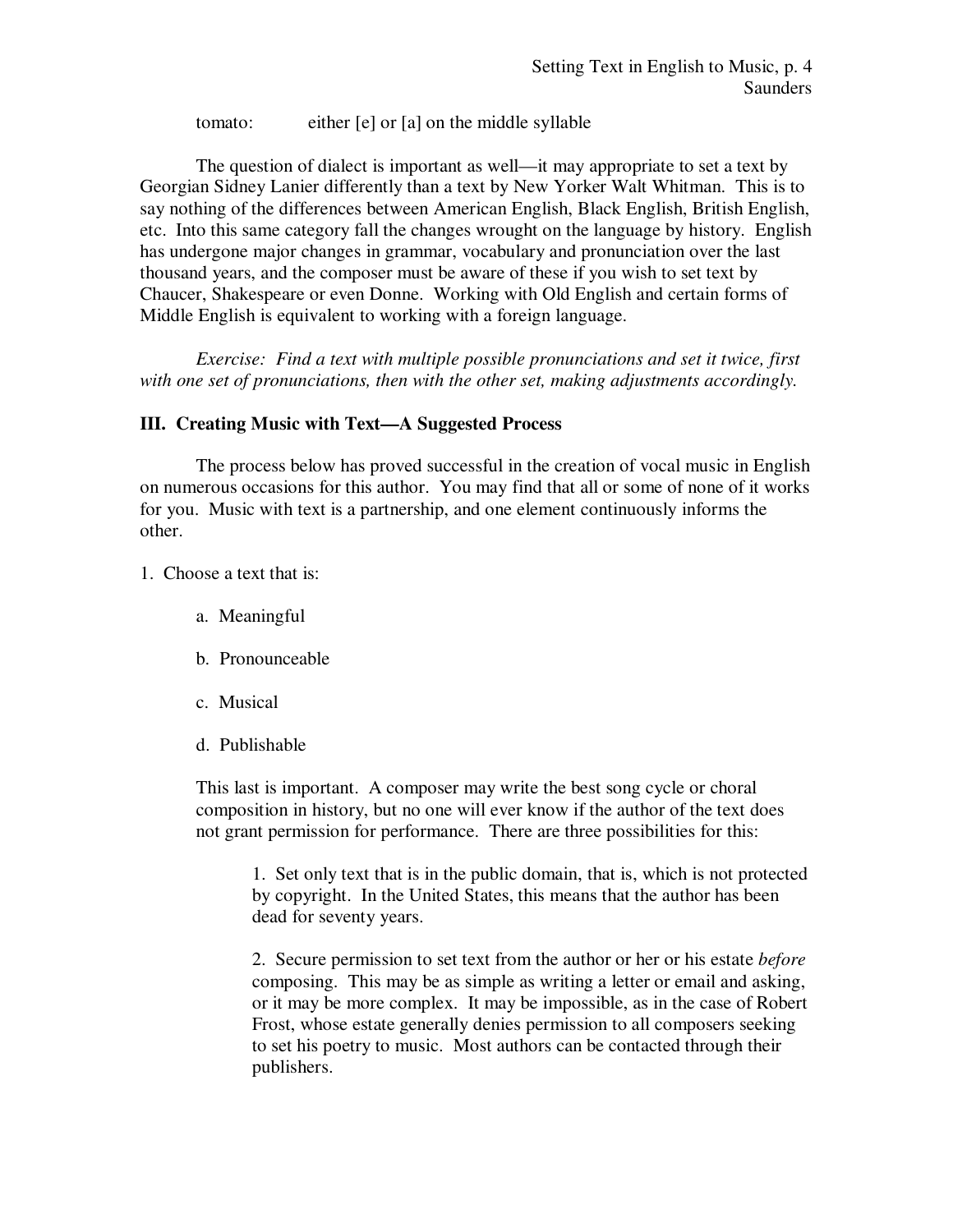3. Obtain a text written specifically for the piece being composed. Many composers have been their own librettists (Richard Wagner), and many have had incredibly productive relationships with poets and librettists (Samuel Barber and Wallace Stevens, Mozart and Lorenzo da Ponte).

2. Prepare the text for use in a composition.

a. Consider which portions of the text are to be cut, repeated or altered

b. Learn the definitions and correct pronunciations of all the words

c. Prepare a copy of the text in a word processing program that is double-spaced and fully hyphenated

Do not try to guess about the hyphenation of multi-syllable words. Use a dictionary to check all words of more than one syllable.

d. Determine which syllables will be accented and what words are the most important words in the text

e. Analyze the text for its deeper meaning

Who is the speaker? Whom is being spoken to? What is their history together? What are their backstories? What will your music help to convey that the words alone don't say?

3. Experiment with varying rhythmic, metric and melodic fragments. Consider writing only the rhythm of the words at first. Try to emulate speech as much as possible.

An important decision is often whether to align the poetic meter with the musical meter. While much English poetry is highly metric in both its appeal and its structure ("Whose *woods* these *are* I *do* not *know*…"), there is much that is not ("Something there is that doesn't love a wall…"). The decision about meter is a stylistic one, and may hinge on the underlying textual analysis. It is often refreshing to set a very metric poet (such as Emily Dickinson) in a style of rhythm that is not in any way monotonous (see Copland's *Emily Dickinson Songs*). On the other hand, coherence may be brought to a prose or non-metric text through the use of recurring rhythms (as in Britten's *Choral Dances* from *Gloriana*).

4. Don't forget the potentials of rhythmic variety, melisma and repetition of key words or phrases.

A syllabic setting that marches straight through the text from beginning to end often begins to seem more like a recitation than a song. Avoid using a single technique through an entire text, if the text is much longer than just a few lines.